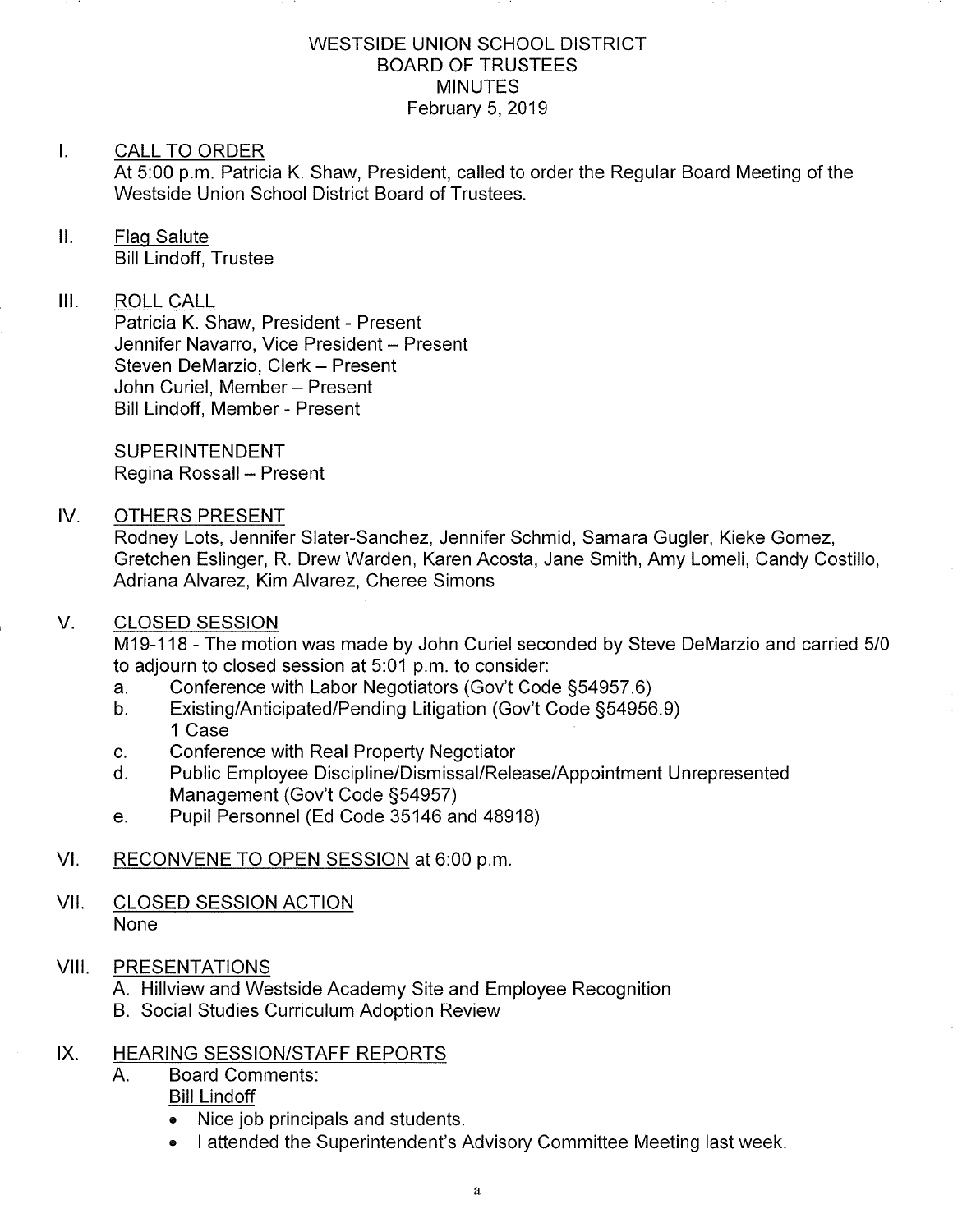**Minutes** Regular Board Meeting February 5,2019

- . I learned a lot at the CSBA New and First Term Board Member Workshop. John Curiel
- . I would like to thank Tom Morreale and his students who spoke this evening, great job.
- . Hillview, you did a great job. Thank you to the cheerleaders and band students who performed this evening. I would love to see a Hillview marching band.
- . Thank you for coming and enjoy your evening.

# Steve DeMarzio

- . Westside Academy, nice job this evening. Tom, I think you found your niche. Your students were very well spoken; they did a nice job.
- . Hillview, excellent job. I appreciate hearing about your intervention program. Drive safe in the weather this evening.
- On January 25, I visited Gregg Anderson and Joe Walker/Westside Academy Jennifer Navarro
- Westside Academy, congratulations. I love that Westside has a place where students can go and can feel successful. Thank you to the students who spoke this evening. You clearly have goals and I would encourage you not to give up.
- . Hillview, great job to the band and cheerleaders. I remember my first board meeting the Hillview band performed. I would love to know when your inclusion games are, <sup>I</sup> would love to attend. Thank you also for the hat.
- $\bullet$  I attended Rancho Vista's  $5<sup>th</sup>$  grade award ceremony.
- . Thank you for coming out this evening.

Patricia K. Shaw.

- . Mr. Morreale, what if a student wants to stay in your program instead of going back to their home school? I think what you do is very special. Mr. Morreale – I am here while they need me. My ultimate goal is to get them back to where they need to be.
- . Hillview, thank you for my hat. Lovely job this evening on your presentation.
- Staff Reports: B.
	- 1. Assistant Superintendent Administrative Services Shawn Cabey
		- a. I would like to ditto on what everyone else has said.
		- b. Westside Academy, your presentation was fantastic. There are multiple ways to find success in school. You all do a wonderful job in that respect.
		- b. Hillview, clearly you live what you preach for students.
	- 2. Assistant Superintendent Educational Services Marguerite Johnson
		- a. I would also like to echo what everyone else has said.
		- b. Gentlemen, (Westside Academy students), you handled yourselves very well this evening.
		- c. Jennifer and Rodney, what a great way to present your school.
		- d. Congratulations to all of you who received service pins this evening.
	- 3. Deputy Superintendent Robert Hughes
		- a. Thank you to the principals and students who presented this evening, great job.
	- 4. Superintendent Regina Rossall
		- Mrs. Rossall reviewed the following items with the Trustees:
		- a. To our Westside Academy students, what a great job you did this evening. I hear that you have owned your mistakes and are turning your GPA around.
		- b. Tom, thank you for sharing your program and making yourself available to your students.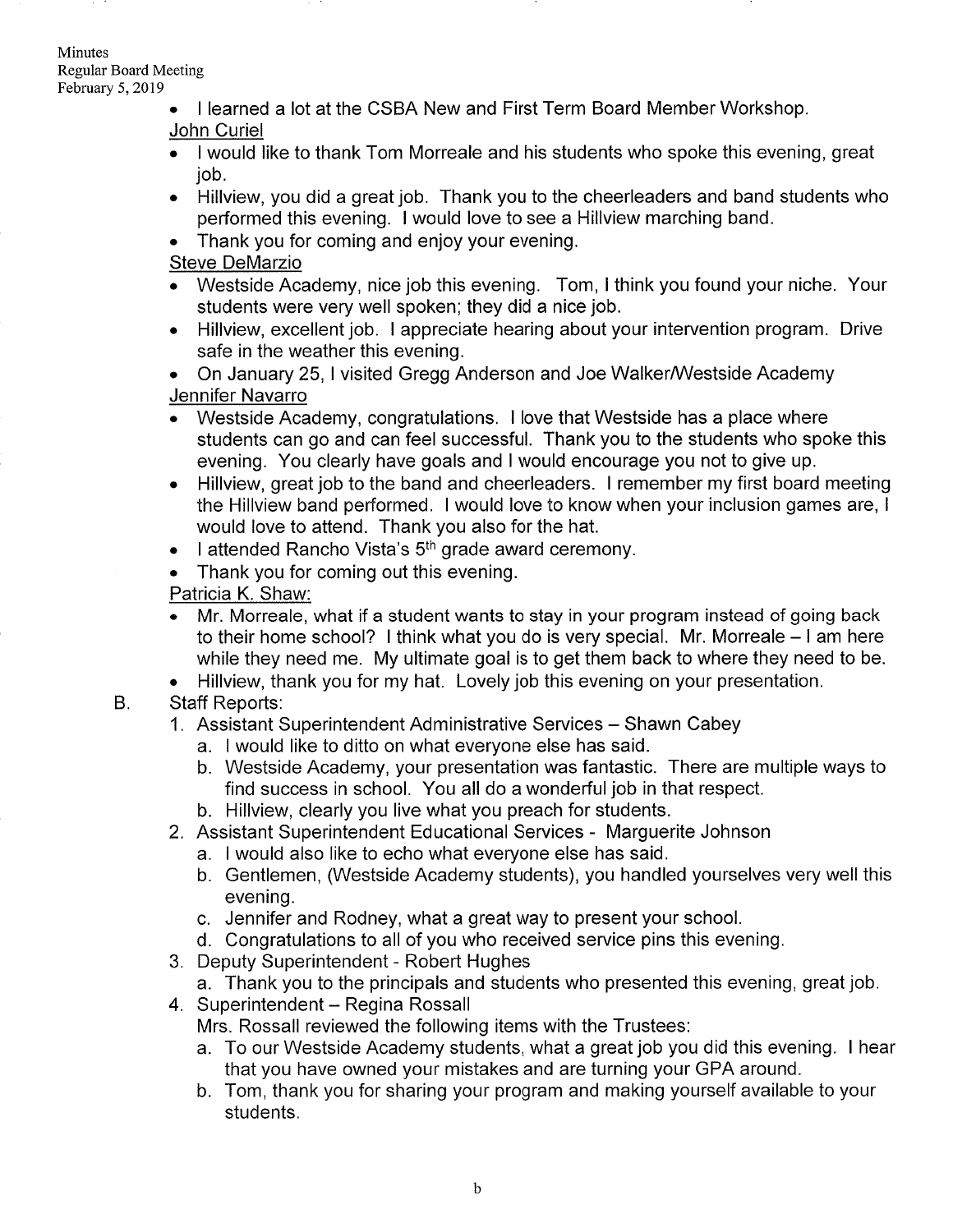Minutes Regular Board Meeting February 5,2019

- c. Hillview, great job, as always. Love the band and cheerleaders, school is about children; they did a great job.
	- d. Your programs reflect a positive learning environment
- There are great things going on in our schools. e
- f. Thank you, students, for being here this evening.

#### PERSONAL APPEARANCES X.

- Westside Union Teachers Association Representative Bob Dunham, President  $A_{1}$
- California School Employee Association Representative Jeri Holmes, President  $B<sub>r</sub>$
- Parent Teachers Association Representative  $C_{\cdot}$
- WAVE Representative Jennifer Slater-Sanchez, WAVE President  $D_{\perp}$ 
	- . Fundraiser at Mulligans on March 1,2019.
	- . May 4, Nutty Run
	- . WAVE Dinner in September
- ITEMS FROM THE FLOOR Regular Session None XI
- xil PUBLIC HEARING None

# XIII. BUSINESS SESSION

- Organizational/Governance<br>1. M19-119 Item 1. Approval of the agenda of the Regular Board Meeting of February 5, 2019, as submitted. The motion was made by Steve DeMarzio seconded by Jennifer Navarro and carried 5/0.
- 2. M19-120 Items  $2a 2f$ . The motion was made by John Curiel seconded by Steve DeMarzio and carried  $5/0$  to approve the consent agenda.
	- Pearl Carried 26 to approve the Regular Meeting on January 15, 2019<br>
	2b Fundraising Authorizations<br>
	2c Personnel Report<br>
	2d Purchase Orders
	-
	-
	-
	-
	-
- 2e Consultant/Contract Agreement Schedule<br>2f Conference/Workshop Schedule<br>3. M19-121 Item 3. The motion was made by John Curiel seconded by Jennifer Navarro and carried 5/0 to approved the revised criteria for Hillview 's 6<sup>th</sup> Grade Honor Academy.<br>4. M19-122 - Item 4. The motion was made by John Curiel seconded by Steve DeMarzio
- and carried 5/0 to approve to TABLE the revised Norms, Protocols and/or Goals. 5. ltem 5. Discussion ltem
- - Board Governance

#### EDUCATIONAL SERVICES XIV

- 6. M1 9-123 ltem 6. The motion was made by Steve DeMarzio seconded by John Curiel and carried 5/0 to approve the first reading of the revised Board Policies and Administrative Regulations
	- BP 0415, Equity
	- . BP 1020, Youth Services
	- . BP 1400, Relations Between Other Governmental Agencies and the Schools
	- AR 5141.32, Health Screening for School Entry